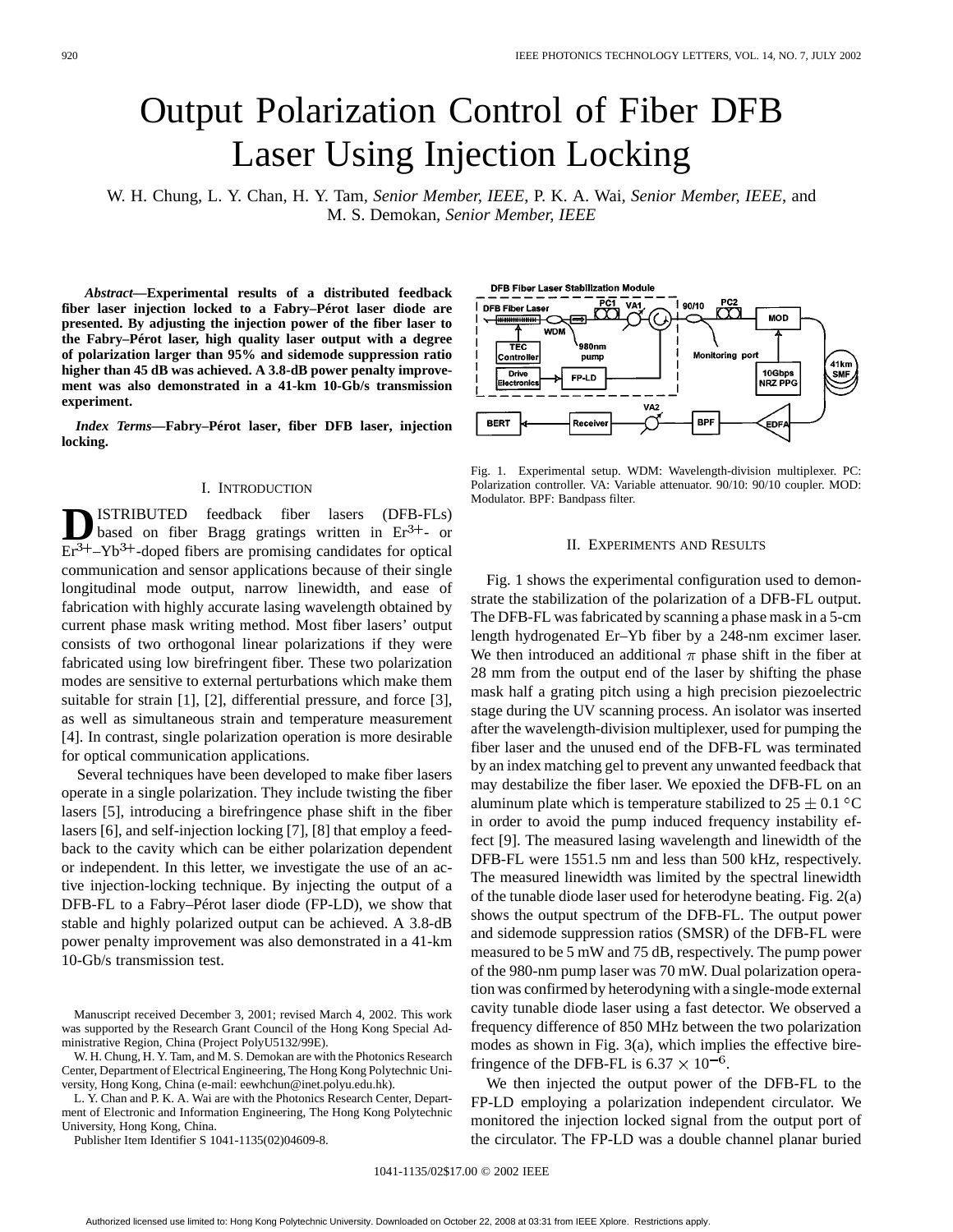

Fig. 2. Optical spectra of (a) DFB-FL, (b) injection locked FP-LD. Inset: Spectra of the FP-LD not injection locked.



Fig. 3. RF beating spectra of the DFB-FL. (a) Without injection locking, showing dual polarization output. (b) With injection locking, showing single output polarization output (solid or dashed trace). The measured Poincaré spheres for the DFB-FL output showing (c) fluctuation in the state of polarizations without FP-LD and (d) stable state of polarizations with FP-LD.

heterostructure (DC-PBH) type diode laser with center wavelength of 1548.7 nm and a threshold current  $(I_{\text{th}})$  of 11 mA. Fig. 2(b) shows the spectrum at the monitoring port which demonstrates the effect of injection locking. The inset is the original FP-LD spectrum. Injection locking was achieved by fine-tuning the spectrum of the FP-LD by varying temperature. When injection locking was achieved, the mode located at



Fig. 4. Degree of polarization (DOP) and side mode suppression ratio (SMSR) as a function of injection power (output power of the DFB-FL) with different FP-LD bias current ( $\blacksquare$  1.8 $I_{\text{th}}$ ;  $\blacktriangle$  1.45 $I_{\text{th}}$ ;  $\blacktriangle$  1.1 $I_{\text{th}}$ ).

1551.5 nm was amplified by 25 dB. All sidemodes are strongly suppressed by 20 dB and they are also red shifted by 0.07 nm [10]. The SMSR of the injection-locked output was 45 dB, which can be improved to about 65 dB by filtering the output with a thin-film bandpass filter. Note that the linewidth of the injection locked output was narrower as compared to the linewidth of the original FP-LD. Heterodyning the injection locked laser with an external cavity tunable diode laser showed that either one of the polarization modes [solid and dashed lines in Fig. 3(b)] of the DFB-FL can be selected to operate by adjusting the polarization controller (PC1).

Polarization characteristics of the original DFB-FL and the injection-locked laser were measured by a polarization analyzer (Profile PAT 9000B). Fig. 3(c) shows the state of polarization (SOP) of the original DFB-FL on a Poincaré sphere. The measurement period was 30 s and the sampling rate was 30 Hz. The degree of polarization (DOP) was measured to be 2.45% and the SOP was unstable throughout the measuring duration. On the other hand, the SOP of the injection locked laser was very stable over the same time interval and the DOP was 91.77% as shown in Fig. 3(d). This can be explained by considering that the FP-LD is an internally strained semiconductor laser operating in single transverse electric (TE) polarization [11], and when one of the polarization modes of the DFB-FL is aligned to the TE mode of the FP-LD, it will be strengthened resonantly by the injection locking effect whereas the other orthogonally aligned polarized mode will be strongly diminished.

To study the injection locking phenomenon, different bias currents were applied to the FP-LD and the output power of the DFB-FL was varied. Fig. 4 depicts the measured DOP and SMSR as a function of the injection power by adjusting the variable attenuator (VA1) which changes the power output from the DFB-FL with three different bias currents  $(1.1I_{\rm th}, 1.45I_{\rm th}$  and  $1.8 I_{\text{th}}$ ) of the FP-LD. We found that the sidemodes power decreases (i.e., increase in SMSR) when the injection power or the FP-LD bias current increases. SMSR of 47 dB was obtained with the injection power of 1.2 dBm and FP-LD biased at  $1.8 I_{\text{th}}$ . The DOP, on the other hand, increases when FP-LD bias current increases but decreases when injection power increases. This